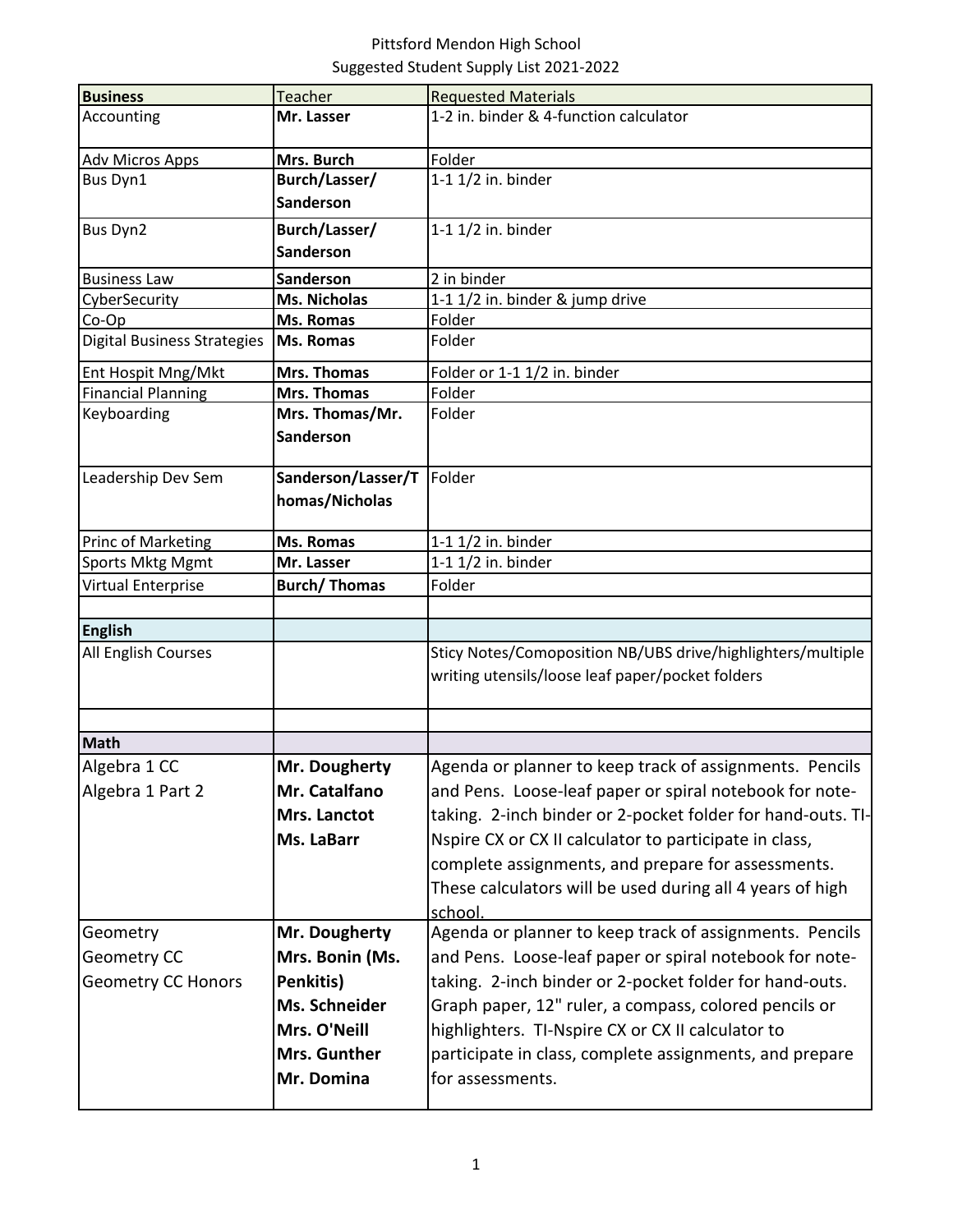| Algebra 2                     | Mrs. Gunther    | Agenda or planner to keep track of assignments. Pencils          |
|-------------------------------|-----------------|------------------------------------------------------------------|
| Algebra 2 CC                  | Mr. March       | and Pens. Loose-leaf paper or spiral notebook for note-          |
| Algebra 2 CC Hon              | Mrs. Waterbury  | taking. Graph Paper. 2-inch binder or 2-pocket folder            |
| <b>Functions and Trig</b>     | Ms. Schneider   | for hand-outs. TI-Nspire CX or CX II calculator to               |
|                               | Mrs. Lanctot    | participate in class, complete assignments, and prepare          |
|                               |                 | for assessments.                                                 |
|                               |                 |                                                                  |
| <b>Decision Making Math</b>   | Mrs. Waterbury  | Students may bring their own digital devices for                 |
|                               |                 | accessing online resources in and out of school. If              |
|                               |                 | needed, computer access will be provided. Also                   |
|                               |                 | required: Agenda or planner.                                     |
| Pre-Calculus                  | Mrs. O'Neill    | TI-Nspire CX or CX II (CAS Calculators are allowed) will be used |
|                               | Mr. Catalfano   | in class. It would benefit                                       |
|                               | Mrs. Gunther    | students GREATLY to have their own in order to complete          |
|                               |                 | homework, study, and prepare for assessments. Loose-leaf         |
|                               |                 | paper or spiral notebook for note taking, 2 in binder, 2 pocket  |
|                               |                 | folder. Pens and pencils. An agenda or planner to keep track     |
|                               |                 | of assignments.                                                  |
|                               |                 |                                                                  |
| <b>Pre-Calculus Honors</b>    | Mr. Martellotta | TI-Nspire CX or CX II (CAS Calculators are allowed) will be used |
|                               |                 | in class. It would benefit                                       |
|                               |                 | students GREATLY to have their own in order to complete          |
|                               |                 | homework, study, and prepare for assessments. A spiral           |
|                               |                 | notebook for note taking or 2 in binder with loose leaf paper.   |
|                               |                 | 2 pocket folder. Graph paper. Pens and pencils. An agenda or     |
|                               |                 | planner to keep track of assignments.                            |
|                               |                 |                                                                  |
| <b>College Math</b>           | Mr. March       | TI-Nspire CX or CX II (CAS Calculators are allowed) will be used |
| AP Calculus AB                | Mr. Martellotta | in class. It would benefit                                       |
| <b>AP Calculus BC</b>         | Ms. Stockslader | students GREATLY to have their own in order to complete          |
| <b>Multivariable Calculus</b> |                 | homework, study, and prepare for assessments. Loose-leaf         |
|                               |                 | paper or spiral notebook for note taking, 2 in binder, 2 pocket  |
|                               |                 | folder. Graph paper.                                             |
| <b>AP Statistics</b>          | Mrs. Bonin (Ms. | TI-Nspire CX or CX II (CAS Calculators are allowed) will be used |
|                               | Penkitis)       | in class. It would benefit                                       |
|                               | Mr. Martellotta | students GREATLY to have their own in order to complete          |
|                               |                 | homework, study, and prepare for assessments. Loose-leaf         |
|                               |                 | paper or spiral notebook for note taking, 2 in binder, 2 pocket  |
|                               |                 | folder. Pens and pencils. An agenda or planner to keep track     |
|                               |                 | of assignments.                                                  |
|                               |                 |                                                                  |
| AP Computer Science           | Ms. LaBarr      | Agenda or planner to keep track of assignments. Loose-           |
|                               |                 | leaf paper or spiral notebook for note-taking. 1-inch            |
|                               |                 | binder or 2-pocket folder for hand-outs.                         |
|                               |                 |                                                                  |
|                               |                 |                                                                  |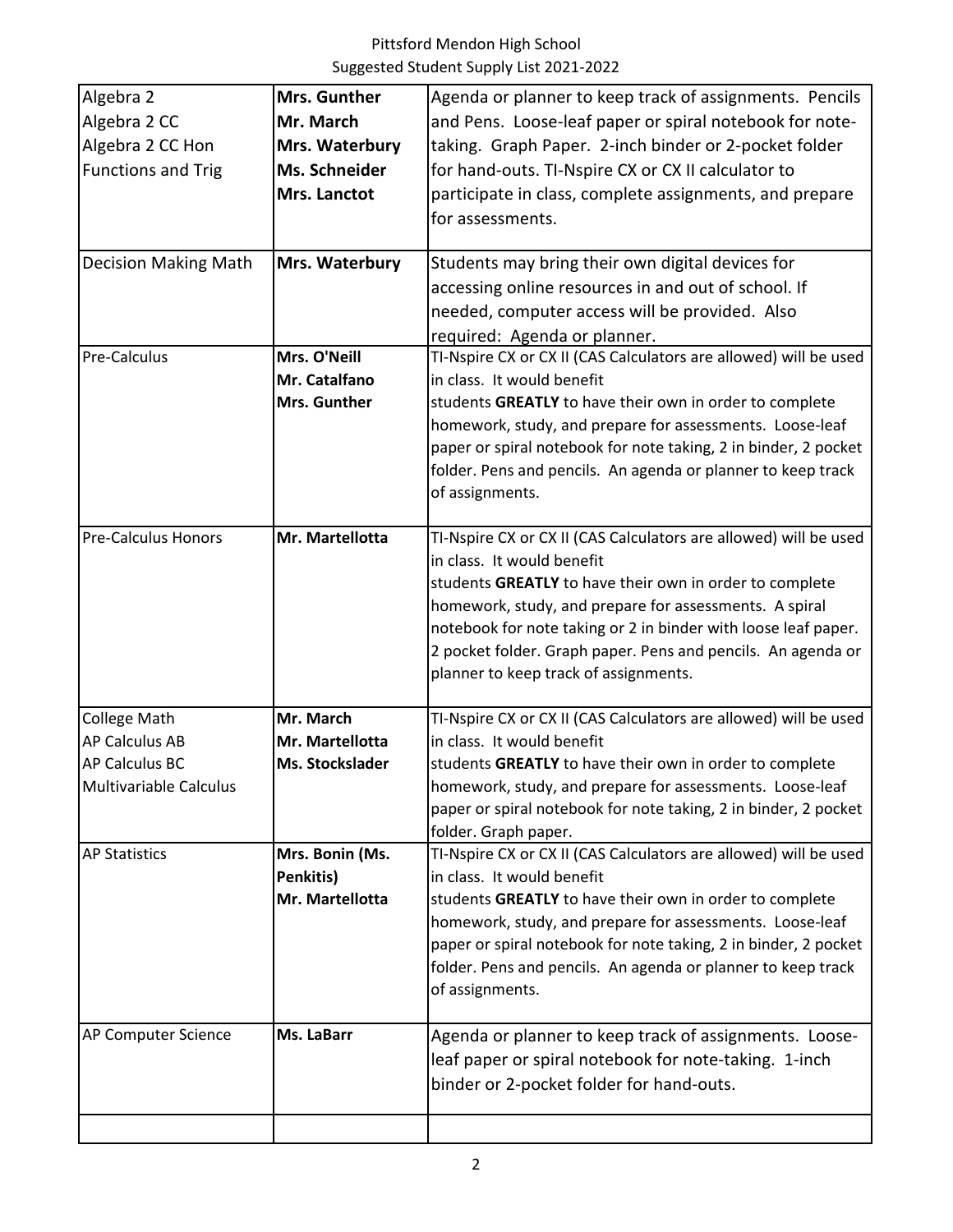## Pittsford Mendon High School Suggested Student Supply List 2021-2022

| <b>Science</b>                |                      |                                                                   |
|-------------------------------|----------------------|-------------------------------------------------------------------|
| <b>AP Biology</b>             | Mr. Smith            | Basic four-function calculator (with square root), 3-ring binder  |
|                               | Mrs. Ullock          | larger than 1.5"                                                  |
| <b>AP Chemistry</b>           | Ms. Johnston         | 3 ring binder larger than 1.5", scientific calculator (graphing   |
|                               |                      | ok)                                                               |
| Anatomy                       | <b>Mrs. McKinley</b> | 3 ring binder larget than 1.5", colored pencils, dividers         |
|                               | Mrs. Holliday        |                                                                   |
| Chemistry (R and H)           | Mr. Kennell          | Pens (blue or black ink only), Pencils with erasers, colored      |
|                               | <b>Mrs. McKinley</b> | pencils, highlighter, 3 ring binder larger than 1.5", non         |
|                               | Ms. Johnston         | graphing calculator, agenda                                       |
|                               | Mrs. Slominski       |                                                                   |
| <b>Earth Science</b>          | Mrs. Cedruly/        | Pens (blue or black ink only), Pencils with erasers, colored      |
|                               | <b>Mr Dougherty</b>  | pencils, highlighter, 3 ring binder larger than 1.5", 5 dividers, |
|                               |                      | non graphing calculator, agenda<br>Smith/Overy students           |
|                               |                      | need a single subject graph rulled 8 1/2 x 11 notebook.           |
|                               |                      | *** Note no back packs are allowed in Earth Science               |
|                               |                      | Classrooms.                                                       |
| Astronomy                     | Mr. Smith            | 3 ring binder larget than 1.5", colored pencils, dividers         |
| Oceanography                  | Mrs. Bertrand        | 3 ring binder larget than 1.5", colored pencils, dividers         |
| Biology (R and H)             | Mr. Mucenski         | 3 ring binder larger than 1.5", colored pencils, dividers         |
|                               | Mr. Mauks            | 3 ring binder larger than 1.5", colored pencils, dividers, EXPO   |
|                               |                      | Marker                                                            |
|                               | Mr. Smith            |                                                                   |
|                               | Mrs. Holliday        |                                                                   |
|                               | Mrs. Voss            |                                                                   |
| Animal Behavior               | Mrs. Holliday        | 2 Pocket folder                                                   |
|                               |                      |                                                                   |
|                               |                      |                                                                   |
| <b>Physics AP</b>             | Mr. Madden           | Basic 4 function calculator(with square root), black ink pens, 3  |
|                               |                      | ring binder larger than 1.5", colored pencils, dividers           |
| <b>Physics Regents/Honors</b> | Mr. Wirth            | 3 ring binder larger than 1.5", spiral notebook (or loose leaf    |
|                               | Mr. Madden           | lined paper), 2 pocket folder, scientific calculator TI-30X not   |
|                               |                      | programmable, pens, pencils, eraser, protractor, ruler, colored   |
|                               |                      | pencils                                                           |
|                               |                      |                                                                   |
| <b>World Language</b>         |                      |                                                                   |
| Latin I                       | Mrs. Smith           | Binder or folder to hold quizzes and class handouts               |
|                               |                      |                                                                   |
| Latin II                      | Mrs. Smith           | Binder or folder to hold quizzes and class handouts               |
| Latin III                     | Mrs. Smith           | Binder or folder to hold quizzes and class handouts               |
| Latin Literature Honors       | Mrs. Smith           | Binder or folder to hold quizzes and class handouts               |
| French <sub>2</sub>           | Mrs. Tolpa           | Designated "French 2" 3 ring binder with 5 dividers/              |
|                               |                      | Whiteboard markers / loose leaf paper                             |
| French 3                      | Mr. Critelli         | Binder or folder to hold quizzes and class handouts               |
| French 3 H                    | Mrs. Tolpa           | 2" 3 ring binder with dividers (5)/ white board markers/ loose    |
|                               |                      | leaf paper                                                        |